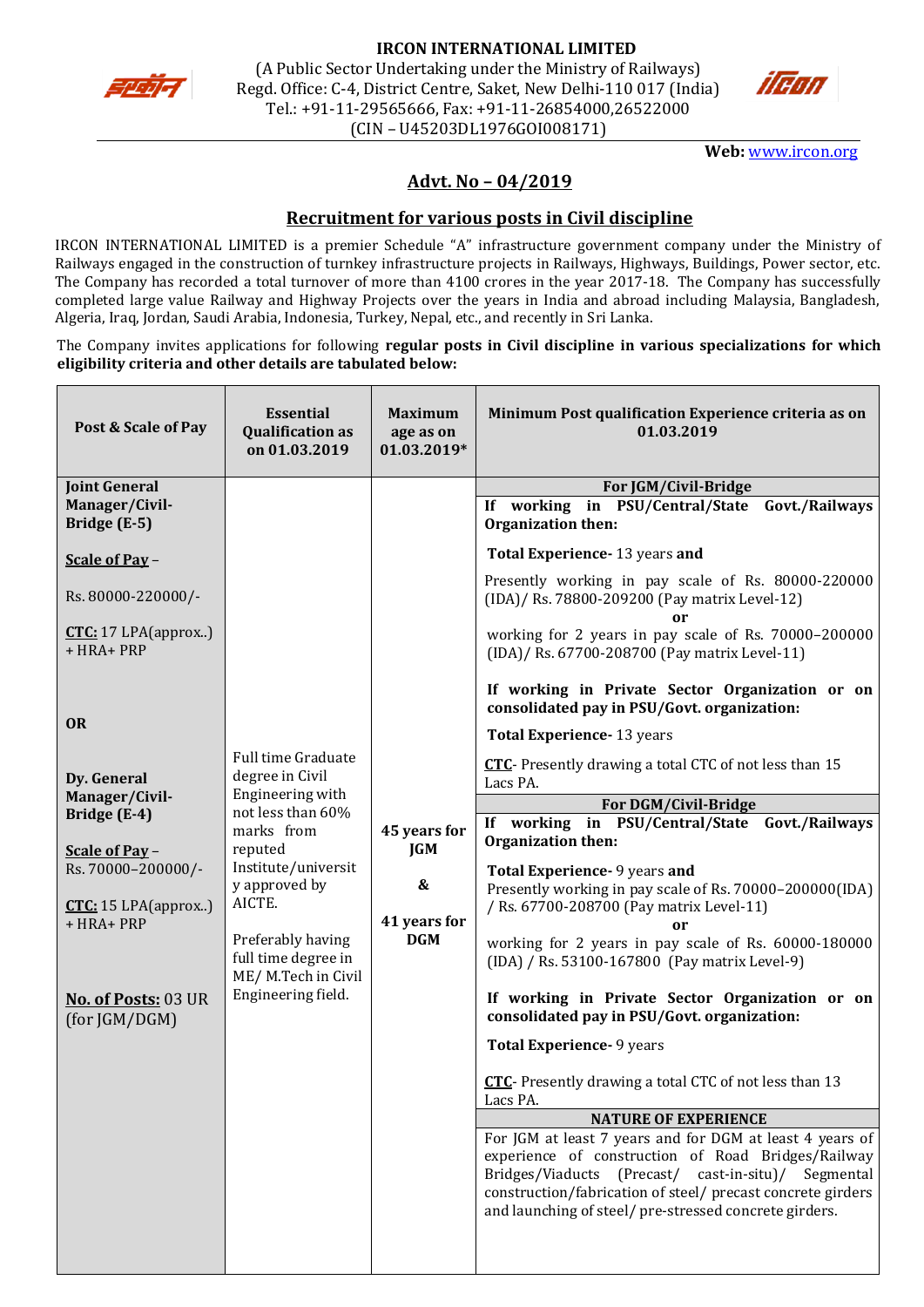| <b>Joint General</b>                              |                                              |                                | For JGM/Civil-Building                                                                                               |
|---------------------------------------------------|----------------------------------------------|--------------------------------|----------------------------------------------------------------------------------------------------------------------|
| Manager/Civil-                                    |                                              |                                | If working in PSU/Central/State Govt./Railways                                                                       |
| <b>Building (E-5)</b>                             |                                              |                                | Organization then:                                                                                                   |
| Scale of Pay -                                    |                                              |                                | Total Experience- 13 years and                                                                                       |
|                                                   |                                              |                                | Presently working in pay scale of Rs. 80000-220000                                                                   |
| Rs. 80000-220000/-                                |                                              |                                | (IDA)/ Rs. 78800-209200 (Pay matrix Level-12)<br>or                                                                  |
| $CTC: 17 LPA$ (approx)<br>+ HRA+ PRP              |                                              |                                | working for 2 years in pay scale of Rs. 70000-200000                                                                 |
|                                                   |                                              |                                | (IDA)/ Rs. 67700-208700 (Pay matrix Level-11)                                                                        |
|                                                   |                                              |                                | If working in Private Sector Organization or on<br>consolidated pay in PSU/Govt. organization:                       |
| <b>OR</b>                                         |                                              |                                | Total Experience- 13 years                                                                                           |
|                                                   |                                              |                                | CTC- Presently drawing a total CTC of not less than 15                                                               |
| Dy. General                                       | Full time Graduate<br>degree in Civil        |                                | Lacs PA.                                                                                                             |
| Manager/Civil-<br><b>Building (E-4)</b>           | Engineering with                             |                                | <b>For DGM/Civil-Building</b>                                                                                        |
|                                                   | not less than 60%                            |                                | If working in PSU/Central/State Govt./Railways<br>Organization then:                                                 |
| Scale of Pay -<br>Rs. 70000-200000/-              | marks from<br>reputed                        | 45 years for<br><b>JGM</b>     | Total Experience- 9 years and                                                                                        |
|                                                   | Institute/universit                          |                                | Presently working in pay scale of Rs. 70000-200000(IDA)                                                              |
| CTC: 15 LPA(approx)<br>+ HRA+ PRP                 | y approved by<br>AICTE.                      | $\boldsymbol{\&}$              | / Rs. 67700-208700 (Pay matrix Level-11)                                                                             |
|                                                   |                                              | 41 years for                   | working for 2 years in pay scale of Rs. 60000-180000                                                                 |
| No. of Posts: 03 UR                               | Preferably having<br>full time degree in     | <b>DGM</b>                     | (IDA) / Rs. 53100-167800 (Pay matrix Level-9)                                                                        |
| (for JGM/DGM)                                     | ME/M.Tech in Civil                           |                                | If working in Private Sector Organization or on                                                                      |
|                                                   | Engineering field.                           |                                | consolidated pay in PSU/Govt. organization:                                                                          |
|                                                   |                                              |                                | Total Experience- 9 years                                                                                            |
|                                                   |                                              |                                | CTC- Presently drawing a total CTC of not less than 13<br>Lacs PA.                                                   |
|                                                   |                                              |                                | <b>NATURE OF EXPERIENCE</b>                                                                                          |
|                                                   |                                              |                                |                                                                                                                      |
|                                                   |                                              |                                | For JGM at least 7 years and for DGM at least 4 years of                                                             |
|                                                   |                                              |                                | experience in construction/ supervision of Multi Storey<br>Residential/ Commercial/Institutional buildings including |
|                                                   |                                              |                                | Interior Finishing and External Glazed/ Stone Façade,                                                                |
|                                                   |                                              |                                | External development works and MEP services.                                                                         |
|                                                   |                                              |                                | Experience of Quality Control along with supervision                                                                 |
|                                                   |                                              |                                | works and experience in PMC shall be given preference.                                                               |
|                                                   |                                              |                                | For Manager/Civil- Costing & Estimation                                                                              |
| Manager/Civil-<br><b>Costing &amp; Estimation</b> |                                              |                                |                                                                                                                      |
| $(E-3)$                                           |                                              |                                | If working in PSU/Central/State Govt./Railways<br>Organization then:                                                 |
| Scale of Pay -                                    | <b>Full time Graduate</b><br>degree in Civil |                                | Total Experience- 5 years and                                                                                        |
| Rs. 60000-180000/-                                | Engineering with                             |                                | Presently working in scale of Rs. 60000-180000(IDA) /                                                                |
| $CTC: 13 LPA$ (approx)                            | not less than 60%<br>marks from              |                                | Rs. 53100-167800 (Pay matrix Level-9)                                                                                |
| + HRA+ PRP                                        | reputed                                      |                                | <b>Or</b>                                                                                                            |
|                                                   | Institute/universit<br>y approved by         |                                |                                                                                                                      |
| <b>OR</b>                                         | AICTE.                                       |                                | working for 2 years in scale of /Rs. 50000-160000(IDA) /<br>/ Rs. 47600-151100 (Pay matrix Level-8)                  |
|                                                   | Preferably having                            |                                | If working in Private Sector Organization or on                                                                      |
| Dy. Manager/Civil-                                | full time degree in<br>ME/M.Tech in Civil    | 37 years for<br><b>Manager</b> | consolidated pay in PSU/Govt. organization::                                                                         |
| <b>Costing &amp; Estimation</b><br>$(E-2)$        | Engineering field.                           | &                              |                                                                                                                      |
|                                                   |                                              | 33 years                       | <b>Total Experience- 5 years</b><br><b>CTC</b> -Presently drawing a total CTC of not less than 11                    |
| Scale of Pay -<br>Rs. 50000-160000/-              |                                              | for DM                         | Lacs PA.                                                                                                             |
|                                                   |                                              |                                |                                                                                                                      |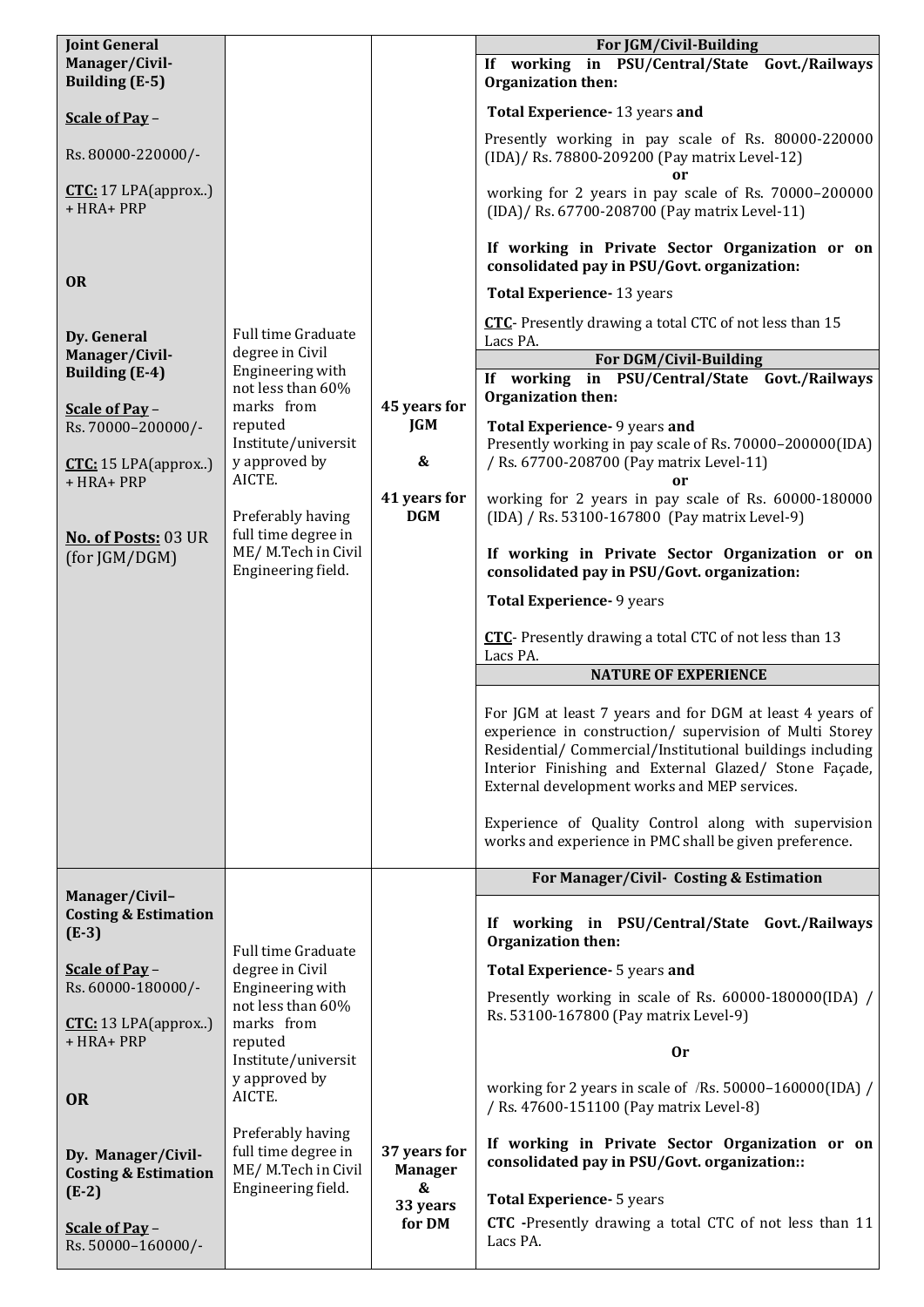|                            |                             | For Dy. Manager/Civil- Costing & Estimation                                                                  |
|----------------------------|-----------------------------|--------------------------------------------------------------------------------------------------------------|
| $CTC: 11$ LPA(approx)      |                             | If working in PSU/Central/State Govt./Railways                                                               |
| $+ HRA + PRP$              |                             | <b>Organization then:</b>                                                                                    |
|                            |                             | Total Experience-02 years and                                                                                |
|                            |                             | Presently working in scale of Rs. 50000-160000 (IDA)/                                                        |
| <b>No. of Posts: 03 UR</b> |                             | Rs. 47600-151100 (Pay matrix Level-8)                                                                        |
| (for Manager/DM)           |                             | 0r                                                                                                           |
|                            |                             | Working for 2 years in scale of Rs. 40000--140000. (IDA)/                                                    |
|                            |                             | Rs. 44900-142400 (Pay matrix Level-7)                                                                        |
|                            |                             | If working in Private Sector Organization or on<br>consolidated pay in PSU/Govt. organization::              |
|                            |                             | <b>Total Experience-02 years</b>                                                                             |
|                            |                             | CTC- Presently drawing a total CTC of not less than 9 Lacs<br>PA.                                            |
|                            |                             |                                                                                                              |
|                            | <b>NATURE OF EXPERIENCE</b> |                                                                                                              |
|                            |                             | Should have sound knowledge of reading construction                                                          |
|                            |                             | drawings and calculating the quantities from the                                                             |
|                            |                             | drawings/ Auto CAD drawings for earthwork/ Highway/                                                          |
|                            |                             | Railway/ Viaducts/ Bridges & Culverts/ buildings and<br>carry out rate analysis of various items with use of |
|                            |                             | software.                                                                                                    |

#### **\*Age relaxations as per Govt. of India guidelines subject to fulfillment of the requisite qualification, pay & experience criteria etc.**

**Medical Standards:** Candidates should be in sound health and free from color blindness. No relaxation in health standards will be allowed.

**Compensation Package:** Basic Pay, Variable DA (at present 8.8%), HRA(depending on place of posting i.e. 24%, 16% & 8% for X, Y & Z grade cities respectively)/ lease rent, Allowances @30% (2% additional for employees posted at project sites), Performance Related Pay (Variable-based on performance rating), Leave Encashment, Mobile phone expenses, Liberal Medical including indoor medical benefits for self and dependents, Employer's contribution towards EPF & Pension scheme, Gratuity, Welfare schemes and other Fringe benefits as per rules of the Company. However, the CTC mentioned against each post is indicative only.

**Place of posting:** Anywhere in the Projects/Offices of the Company within India or abroad.

**Selection Process:** Written Exam and/or Interview.

**Surety Bond:** Selected candidates have to execute a bond of Rupees 3 lakhs to serve the company for at-least three years.

### **A** -:**GENERAL INSTRUCTIONS**:-

- The number of posts indicated above may vary based on further assessment of requirement.
- If any candidate is presently working with any government department or organization/PSU, he/she should inform their employers in writing before applying for posts in Ircon. Such candidates will have to produce NOC from their employers at the time of interview. **However, in the event of difficulty in getting NOC from their parent department, they may submit an undertaking at the time of written examination/interview that they will not claim any service transfer benefits / protection of pay in case of their selection. Such candidate/candidates will be selected on Minimum of the pay scale.**
- All information submitted in the application will be verified with original documents at the time of interview. If any information provided by the candidate is found to be false or incorrect or not in conformity with the eligibility criteria, then his/her candidature is liable to be rejected/cancelled at any stage of the recruitment process
- **Suitability**: If selection panel finds any candidate suitable/fit for a lower post which is advertised in this advertisement, then he/she shall be selected on the lower post (irrespective of the actual post/vacancy to which candidate has applied) subject to the willingness of the candidate.
- Candidates for the above specified posts are required to make **Application fee Payment through Demand Draft (which should be valid for at least 3 months) as per the table below:**

| For Executive posts i.e. JGM, DGM, Manager and Dy. Manager |                     |  |
|------------------------------------------------------------|---------------------|--|
| UR/OBC                                                     | SC/ST/Ex Serviceman |  |
| Rs 1000/-                                                  | <b>NIL</b>          |  |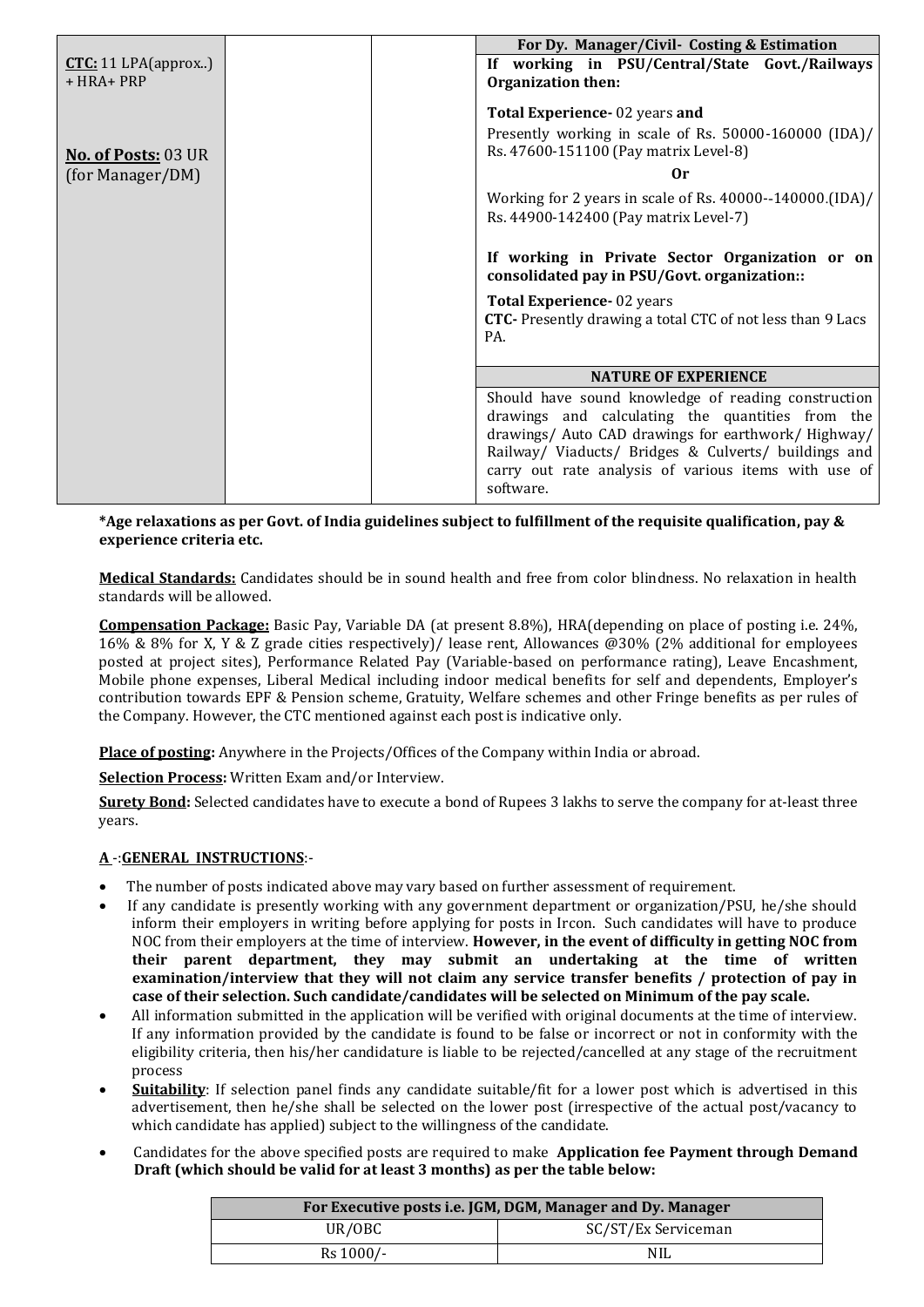### **B -: INSTRUCTIONS FOR APPLYING:-**

- 1. Before applying, candidates should ensure that they fulfill all the eligibility criteria mentioned in the advertisement. C**andidates should keep their documents ready along with the Demand Draft of Rs. 1000/- (for UR/OBC) before filling the online application form.**
- 2. Eligible candidates **have to apply through online mode only**. Candidates may visit the **'HR & Career' section (& further 'Regular Employment' section)** of Ircon's corporate website [www.ircon.org.](http://www.ircon.org/) It is advisable that the candidates have a valid e-mail id while applying for the job through online mode in order to facilitate faster communication.

### 3. **METHOD FOR SUBMISSION OF APPLICATION:**

- a. Click on 'Apply Online' link. A screen containing the active vacancies will be visible.
- b. Further click on the 'apply online' link for the vacancy for which candidate is willing to apply.
- c. In the next screen, enter your personal details, qualification, experience, DD and other details as required in application form.
- d. Before final submission of application please go through the details entered carefully and then click on 'submit' button.
- e. After submission, candidates are advised to take a printout of application generated and a copy of application must be retained with candidate for future use. Please note down your application no. carefully as it may be required to take printout of your finally submitted application in future.
- f. The printout of the final submitted application must be sent to IRCON's Office along with the **Demand Draft of Rs. 1000/- (for UR/OBC only)** and self attested photocopies of following documents:
	- 1. Matriculation certificate for DOB proof.
	- 2. All certificates and marksheets of Engineering Degree (Graduation/Post Graduation) and other qualifications, if any.
	- 3. Experience certificates for previous organization and current organization clearly indicating the length and line of experience as per eligibility conditions.
	- 4. NOC/Forwarding of application for candidates working in PSUs/Railways/Govt. Departments/ State Govt. /Autonomous Bodies etc.
	- 5. Community certificate/Ex-Serviceman certificate/J&K certificate(for age relaxation), if any.
	- 6. Proof of CTC/Pay scale as applicable.
	- 7. Valid ID proof (PAN/Driving License/Voter id card/Aadhar).

**Candidate should mention his/her name, application number and post applied for at the backside of Demand Draft.** Application duly signed by candidate, with passport size photograph affixed & accompanied by copy of above said documents and Demand Draft (as applicable) must be sent in a sealed envelope super scribing: **Application for the post of ……………………… vide Advt. No. 04/2019 on regular basis.**

*Note: Any application received without copy of complete documents/signature/photograph/DD(if applicable) will be rejected.*

**Address for sending applications:** Dy. General Manager/HRM, IRCON INTERNATIONAL LIMITED, C-4, District Center, Saket, New Delhi-110017

4. **Candidates should mention percentage in the fields where percentage is required. Percentage obtained in BE/B Tech/BSc(Engg) as mentioned in consolidated mark sheet issued by University/Institution after considering marks of all semesters/years will be considered. However in case consolidated marksheet is not being issued by University/Institute, final percentage will be calculated by taking average of all semesters/years.**

**In case CGPA/OGPA/DGPA is mentioned in marksheets, following criteria may be applied:**

- **In case where conversion into percentage is not provided by university/institutes**: "if university/institute do not have the provision for conversion of CGPA/OGPA/CPI/DGPA or letter grade into percentage than minimum 6 on 10 point scale will be considered as 60%. On any scale different from 10 point scale the score will be prorated accordingly.
- **In case where conversion into percentage is provided by university/institutes**: Wherever CGPA/OGPA/CPI/DGPA or letter grade in degree is awarded, equivalent % of marks should be indicated in the online application as per norms adopted by concerned university/institute. A certificate to this effect may be obtained by the candidate from the university/institute, which shall be required to be produced at the time of verification.
- 5. Before submitting the filled in application candidates should ensure that all the entries are properly filled and are correct.